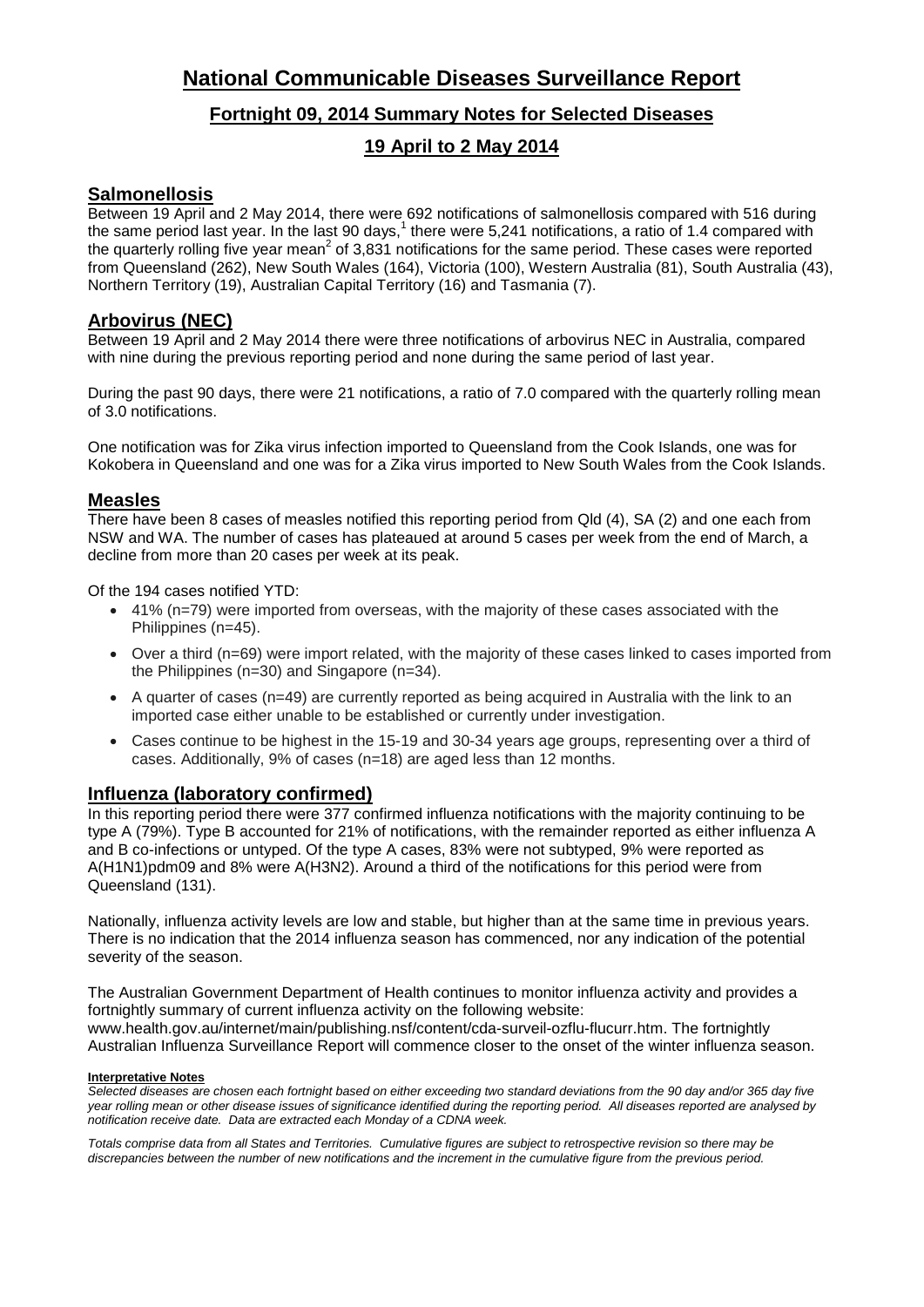*1 The past quarter (90 day) surveillance period includes the date range2 February 2014 to 2 May 2014).* 

*2 The quarterly (90 day) five year rolling mean is the average of 5 intervals of 90 days up to 2 May 2014. The ratio is the notification activity in the past quarter (90 days) compared with the five year rolling mean for the same period.*

*3 The past year (365 day) surveillance period includes the date range 3 May 2013 to 2 May 2014.* 

*4 The yearly (365 day) five year rolling mean is the average of 5 intervals of 365 days up to2 May 2014. The ratio is the notification activity in the past year (365 days) compared with the five year rolling mean for the same period.*

The five year rolling mean and the ratio of notifications compared with the five year rolling mean should be interpreted with caution. *Changes in surveillance practice, diagnostic techniques and reporting may contribute to increases or decreases in the total notifications received over a five year period. Ratios are to be taken as a crude measure of current disease activity and may reflect changes in reporting rather than changes in disease activity.*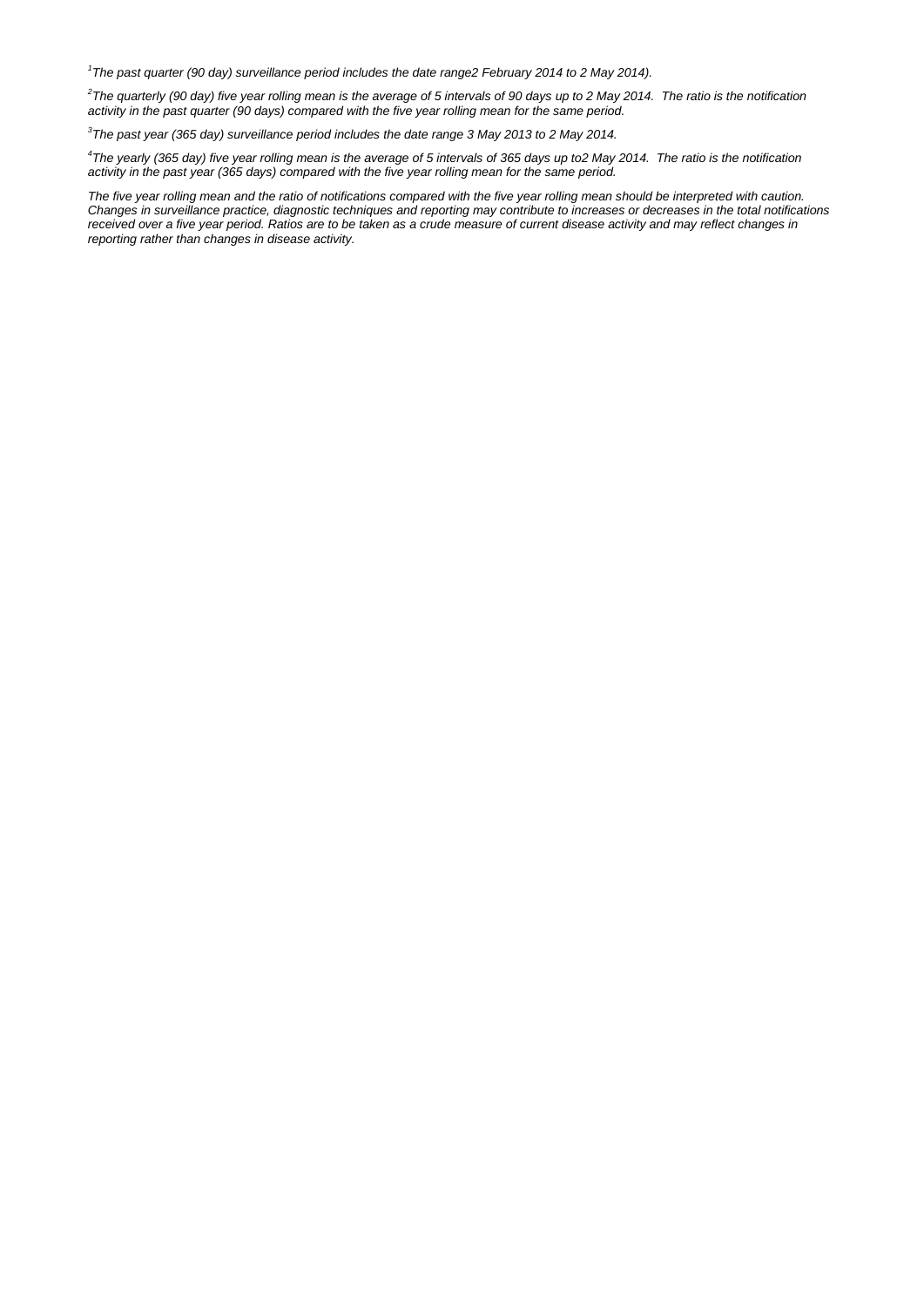#### **ADT FN09 Notification Received Date 19/04/2014 to 02/05/2014**

|                                              | <b>State or Territory</b> |                |           |               |           |            |            |                         |                                    | <b>Totals for Australia</b>                   | <b>Historical 90 Day Period</b>                        |                    |                        |                                        | <b>Historical 365 Day Period</b>              |                                                              |                  |                                            |                                            |                                                                  |
|----------------------------------------------|---------------------------|----------------|-----------|---------------|-----------|------------|------------|-------------------------|------------------------------------|-----------------------------------------------|--------------------------------------------------------|--------------------|------------------------|----------------------------------------|-----------------------------------------------|--------------------------------------------------------------|------------------|--------------------------------------------|--------------------------------------------|------------------------------------------------------------------|
| <b>Disease</b>                               | <b>ACT</b>                | <b>NSW</b>     | <b>NT</b> | <b>OLD</b>    | <b>SA</b> | <b>TAS</b> | <b>VIC</b> | <b>WA</b>               | <b>This</b><br>Reporting<br>Period | <b>Previous</b><br><b>Reporting</b><br>Period | Same<br><b>Reporting</b><br>Period<br><b>Last Year</b> | 2014<br><b>YTD</b> | Past<br><b>Ouarter</b> | Quarterly<br>Rolling<br>5 year<br>mean | Ratio<br>Past<br>Quarter<br>$/5$ year<br>mean | <b>Exceeds</b><br>Ouarterly<br>rolling<br>$mean +2$<br>SD by | Past<br>Year     | <b>Yearly</b><br>rolling<br>5 year<br>mean | Ratio<br>Past<br>year<br>$/5$ year<br>mean | <b>Exceeds</b><br><b>Yearly</b><br>rolling<br>$mean +2$<br>SD by |
| <b>Bloodborne diseases</b>                   |                           |                |           |               |           |            |            |                         |                                    |                                               |                                                        |                    |                        |                                        |                                               |                                                              |                  |                                            |                                            |                                                                  |
| Hepatitis (NEC)                              |                           |                |           |               |           |            |            |                         |                                    |                                               |                                                        |                    |                        | ( ) . ( )                              | $\bigcap$                                     |                                                              |                  |                                            | $\Omega$                                   |                                                                  |
| Hepatitis B (newly acquired)                 |                           | $\mathcal{D}$  |           | $\mathbf{3}$  |           |            |            |                         | -6                                 |                                               |                                                        | 67                 | 48                     | 57.0                                   | 0.8                                           |                                                              | 180              | 220.6                                      | 0.8                                        |                                                                  |
| Hepatitis B (unspecified)                    | $\mathfrak{D}$            | 75             |           | 28            | 10        |            | 37         | 15                      | 174                                | 250                                           | 270                                                    | 2,158              | 1,669                  | .759.4                                 | 0.9                                           |                                                              | 6,908            | 6,713.8                                    | 1.0                                        |                                                                  |
| Hepatitis C (newly acquired)                 |                           |                |           |               |           |            | $\Delta$   |                         |                                    | 13                                            | -19                                                    | 138                | 97                     | 105.0                                  | 0.9                                           |                                                              | 393              | 415.0                                      | 0.9                                        |                                                                  |
| Hepatitis C (unspecified)                    | $7\phantom{.}$            | 113            |           | 88            | 11        |            | 42         | 36                      | 304                                | 376                                           | 380                                                    | 3,348              | 2,579                  | 2,688.0                                | 1.0                                           |                                                              | 10,348           | 10,432.8                                   | 1.0                                        |                                                                  |
| Hepatitis D                                  |                           |                |           |               |           |            |            |                         |                                    | $\overline{4}$                                | -3                                                     | 11                 |                        | 10.6                                   | 0.7                                           |                                                              | 51               | 37.0                                       | 1.4                                        | 2.9                                                              |
| <b>Gastrointestinal diseases</b>             |                           |                |           |               |           |            |            |                         |                                    |                                               |                                                        |                    |                        |                                        |                                               |                                                              |                  |                                            |                                            |                                                                  |
| <b>Botulism</b>                              |                           |                |           |               |           |            |            |                         |                                    |                                               |                                                        |                    |                        | 0.6                                    | $\Omega$                                      |                                                              |                  | 1.0                                        | 2.0                                        |                                                                  |
| Campylobacteriosis                           | 24                        | NN             |           | 221           | 61        | 25         | 170        | 98                      | 607                                | 606                                           | 480                                                    | 6.283              | 4.499                  | 3,925.8                                | 1.1                                           |                                                              | 16,23            | 16.139.6                                   | 1.0                                        |                                                                  |
| Cryptosporidiosis                            |                           | 12             |           | 25            | 11        |            | 10         | 13                      | 74                                 | 138                                           | 261                                                    | 1.117              | 822                    | .557.0                                 | 0.5                                           |                                                              | 2.723            | 2.857.0                                    | 1.0                                        |                                                                  |
| Haemolytic uraemic syndrome (HUS)            |                           |                |           |               |           |            |            |                         |                                    |                                               |                                                        | 10                 |                        | 4.2                                    | 1.0                                           |                                                              | 17               | 16.2                                       | 1.0                                        |                                                                  |
| Hepatitis A                                  |                           |                |           |               |           |            |            |                         |                                    |                                               |                                                        | 98                 | 75                     | 77.2                                   | 1.0                                           |                                                              | 208              | 275.0                                      | 0.8                                        |                                                                  |
| Hepatitis E                                  |                           |                |           |               |           |            |            |                         |                                    |                                               |                                                        | 11                 | <sup>Q</sup>           | 12.2                                   | 0.7                                           |                                                              | 29               | 37.6                                       | 0.8                                        |                                                                  |
| Listeriosis                                  |                           |                |           |               |           |            |            |                         |                                    |                                               |                                                        | 29                 | 23                     | 26.0                                   | 0.9                                           |                                                              | 65               | 79.8                                       | 0.8                                        |                                                                  |
| STEC, VTEC                                   |                           |                |           | $\mathcal{D}$ |           |            | $\Delta$   |                         |                                    |                                               | -7                                                     | 54                 | 34                     | 31.4                                   | 1.1                                           |                                                              | 174              | 106.2                                      | 1.6                                        | 19.4                                                             |
| Salmonellosis                                | 16                        | 164            | 19        | 262           | 43        |            | 100        | 81                      | 692                                | 792                                           | 516                                                    | 6,903              | 5,241                  | 3,830.6                                | 1.4                                           | 661.3                                                        | 14,286           | 10,957.6                                   | 1.3                                        | 396.1                                                            |
| Shigellosis                                  |                           |                | 6         | 13            |           |            | 12         | $\overline{4}$          | 37                                 | 30                                            | 23                                                     | 408                | 297                    | 154.8                                  | 1.9                                           | 91.8                                                         | 752              | 582.8                                      | 1.3                                        |                                                                  |
| <b>Typhoid Fever</b>                         |                           |                |           |               |           |            |            |                         | 3                                  |                                               | 8                                                      | 51                 | 35                     | 44.4                                   | 0.8                                           |                                                              | $\overline{121}$ | 121.6                                      | 1.0                                        |                                                                  |
| <b>Ouarantinable diseases</b>                |                           |                |           |               |           |            |            |                         |                                    |                                               |                                                        |                    |                        |                                        |                                               |                                                              |                  |                                            |                                            |                                                                  |
| Cholera                                      |                           |                |           |               |           |            |            |                         |                                    |                                               |                                                        |                    |                        | 1.2                                    | 0.8                                           |                                                              |                  | 4.6                                        | 0.9                                        |                                                                  |
| <b>HPAIH</b>                                 |                           |                |           |               |           |            |            |                         |                                    |                                               |                                                        |                    |                        | (                                      | $\left( \right)$                              |                                                              |                  | $\Omega$                                   | $\Omega$                                   |                                                                  |
| Plague                                       |                           |                |           |               |           |            |            |                         |                                    |                                               |                                                        |                    |                        | (                                      | $\bigcirc$                                    |                                                              |                  | ()()                                       | ()()                                       |                                                                  |
| Rabies                                       |                           |                |           |               |           |            |            |                         |                                    |                                               |                                                        |                    |                        | ( ) . ( )                              | $\left( \right)$                              |                                                              |                  | (                                          | $\bigcap$                                  |                                                                  |
| Severe Acute Respiratory Syndrome<br>(SARS)  |                           |                |           |               |           |            |            |                         |                                    |                                               |                                                        |                    |                        | $( )_{0}$                              | ( ) . ( )                                     |                                                              |                  | ()()                                       | $( )_{.} ( )$                              |                                                                  |
| Smallpox                                     |                           |                |           |               |           |            |            |                         |                                    |                                               |                                                        |                    |                        | $()$ .                                 | $\left($                                      |                                                              |                  | (                                          | 0.(                                        |                                                                  |
| Viral haemorrhagic fever (NEC)               |                           |                |           |               |           |            |            |                         |                                    |                                               |                                                        |                    |                        | ( ) . ( )                              | $\Omega$                                      |                                                              |                  | $( )_{0}$                                  | (0.0)                                      |                                                                  |
| Yellow fever                                 |                           |                |           |               |           |            |            |                         |                                    |                                               |                                                        |                    |                        | 0.3                                    | $\Omega$                                      |                                                              |                  | 0.5                                        | ( ) . ( )                                  |                                                                  |
| <b>Sexually transmissible infections</b>     |                           |                |           |               |           |            |            |                         |                                    |                                               |                                                        |                    |                        |                                        |                                               |                                                              |                  |                                            |                                            |                                                                  |
| Chlamydial infection                         | 43                        | 605            | 41        | 634           | 145       | 64         | 547        | 371                     | 2,450                              | 3,114                                         | 3,148                                                  | 29,065             | 22,055                 | 19,839.0                               | 1.1                                           |                                                              |                  | 83,722 73,522.2                            | 1.1                                        |                                                                  |
| Donovanosis                                  |                           |                |           |               |           |            |            |                         |                                    |                                               |                                                        |                    |                        | 0.2                                    | 5.0                                           |                                                              |                  | 1.0                                        | 1.0                                        |                                                                  |
| Gonococcal infection                         |                           | 162            | 15        | 107           | 19        |            | 65         | 60                      | 434                                | 516                                           | 590                                                    | 5,412              | 3,913                  | 2,975.6                                | 1.3                                           |                                                              |                  | 15,546 10,820.0                            | 1.4                                        |                                                                  |
| Syphilis - congenital                        |                           |                |           |               |           |            |            |                         |                                    |                                               |                                                        |                    |                        | 1.4                                    | 0.7                                           |                                                              |                  | 4.2                                        | 1.4                                        |                                                                  |
| Syphilis $<$ 2 years                         |                           | $\overline{7}$ |           | 6             |           |            | 12         | $\overline{\mathbf{3}}$ | 34                                 | 65                                            | 72                                                     | 545                | 403                    | 355.8                                  | 1.1                                           |                                                              | 1,727            | 1,343.4                                    | 1.3                                        | 4.8                                                              |
| Syphilis $> 2$ years or unspecified duration |                           |                |           | 10            |           |            | 20         |                         | 41                                 | 58                                            | 68                                                     | 550                | 434                    | 355.0                                  | 1.2                                           |                                                              | 1.697            | 1,371.0                                    | 1.2                                        | 205.8                                                            |

#### **Footnotes:**

\* Ratio of the 90 day prior surveillance period to the past 90 day 5 year rolling mean, or ratio of the 365 day prior surveillance period to the 365 day 5 year rolling mean. NN = Not Notifiable, NDP = No Data Provided, NEC = Not Elsewhere Classified

Past Quarter (90d prior surveillance period): 02/02/2014 to 02/05/2014 Past year (365d prior surveillance period): 03/05/2013 to 02/05/2014<br>
Past yearly rolling 5Yr Mean (365d 5Yr Mean): Present of Direct Prior Syr Mean (3 Quarterly rolling 5Yr Mean (90d 5Yr Mean): Quarterly rolling 5Yr Mean (90d 5Yr Mean) 1: 02/02/2013 to 02/05/2013 Yearly rolling 5Yr Mean (365d 5Yr Mean) 1: 03/05/2012 to 02/05/2013 Quarterly rolling 5Yr Mean (90d 5Yr Mean) 2: 03/02/2012 to 02/05/2012 Yearly rolling 5Yr Mean (365d 5Yr Mean) 2: 04/05/2011 to 02/05/2012 Quarterly rolling 5Yr Mean (90d 5Yr Mean) 3: 02/02/2011 to 02/05/2011 Yearly rolling 5Yr Mean (365d 5Yr Mean) 3: 03/05/2010 to 02/05/2011 Quarterly rolling 5Yr Mean (90d 5Yr Mean) 4: 02/02/2010 to 02/05/2010 Yearly rolling 5Yr Mean (365d 5Yr Mean) 4: 03/05/2009 to 02/05/2010 Quarterly rolling 5Yr Mean (90d 5Yr Mean) 5: 02/02/2009 to 02/05/2009